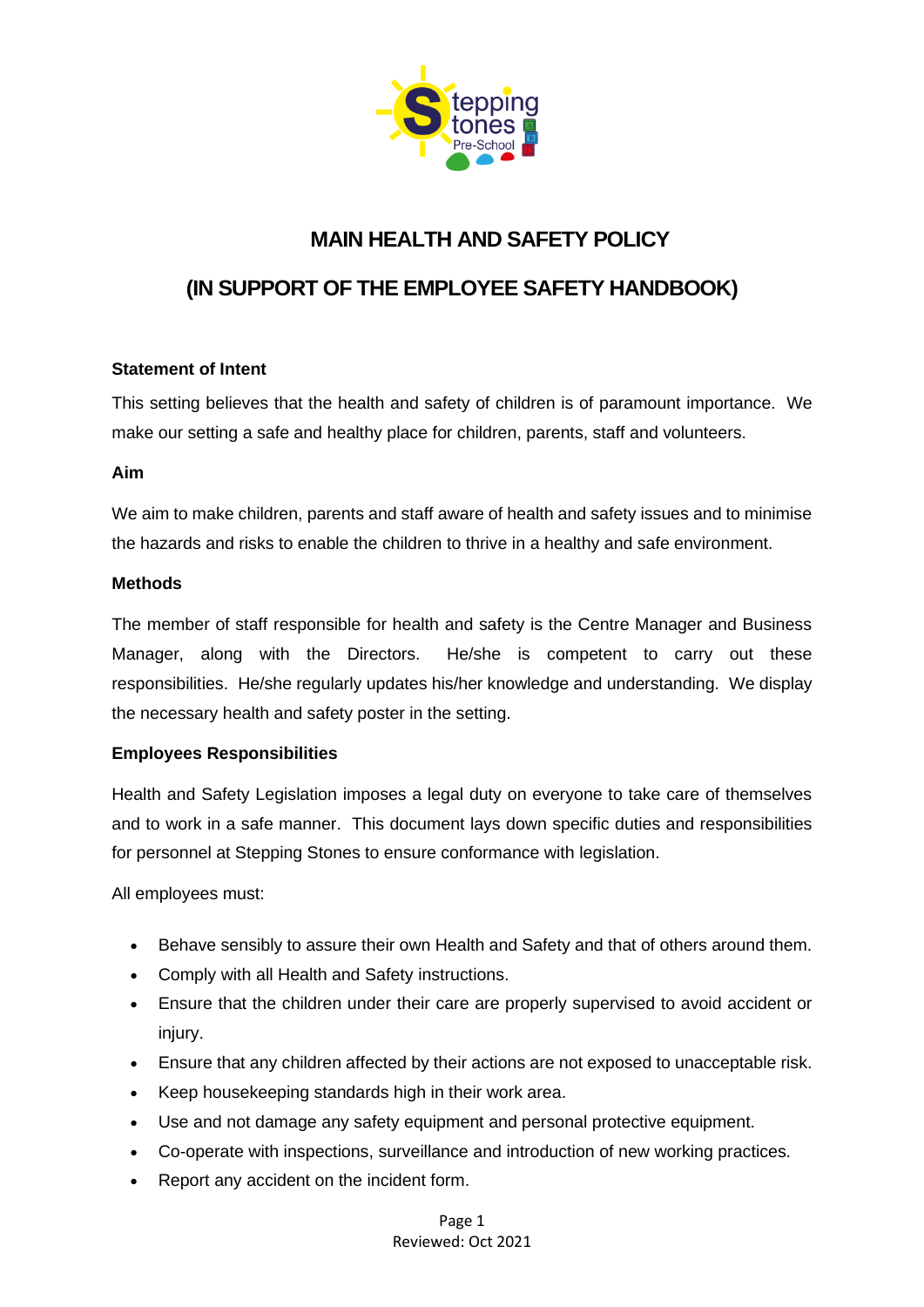

- Report any situation where it is believed Health and Safety may be compromised.
- Understand any information given for Health and Safety purposes.
- Not attend the setting within 48 hours of the last attack of vomiting or diarrhoea.

## **The Manager is responsible for:**

- Providing, as far as reasonable and practical, a work environment that is safe and free from excessive risks to health.
- Ensuring that adequate training, supervision and information is available to all employees regarding Health and Safety.
- Ensuring that there are safe means of access and way out from all places of work.
- Ensuring that staff members carry out their responsibilities properly with regard to the Health and Safety of all employees, visitors and children.
- Notifying Ofsted of any injuries that have occurred regarding children, staff, parents and visitors

## **Children**

Children do not have the knowledge or understanding to take care of themselves and in particular they do not have experience to manage risks around them. The Early Years Team, students and volunteers will supervise the children and manage their time and the activities undertaken whilst they are with us to minimise the risks they are exposed to.

As part of this, the children's individual abilities will be taken into account when arranging setting programmes to take account of their capabilities and any disabilities or special needs that may require additional assistance to manage the risks that they may be exposed to.

#### **Training**

Under the Health and Safety at Work Act 1974, and the Management of Health and Safety at Work Regulations 1999, employers have a statutory duty to ensure that all employees receive training and regular updating on skills and procedures related to their work.

Stepping Stones will make its staff aware of its policies and procedures relating to Health and Safety and help employees to develop within their role.

All employees will be made aware of:

• First Aid Procedures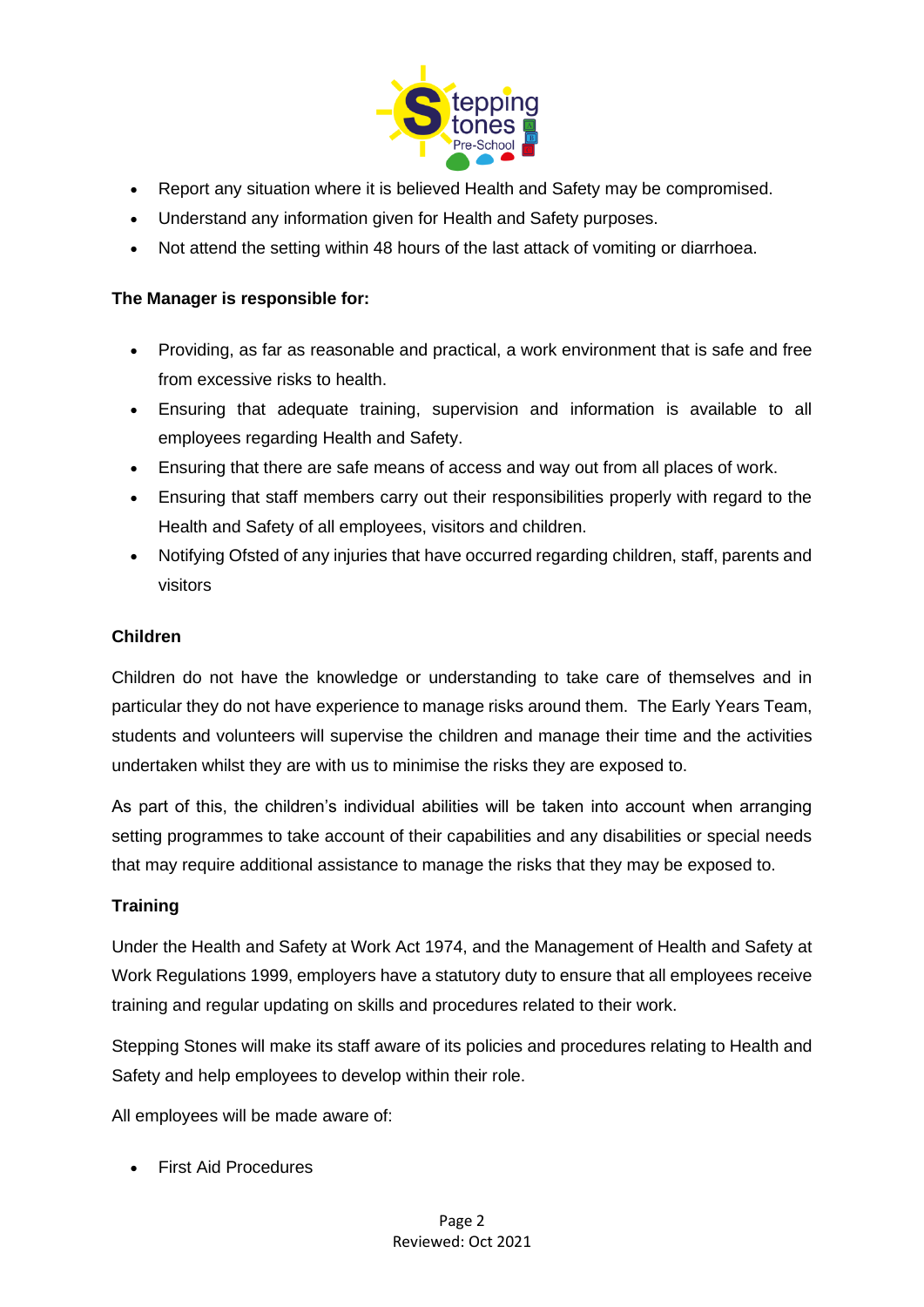

- Fire and Emergency procedures
- Site Safety Rules
- General Safety procedures e.g. personal protective equipment, safe handling of cleaning fluids, safe manual handling.

Records will be kept of all such training given.

## **Assessment of Risks**

In order that risks within the setting and any activities undertaken as part of the setting programme are controlled, risk assessments will be carried out.

Assessments will be reviewed from time to time and additional assessments carried out where activities, equipment, visits, facilities etc change or alter from those already assessed, or in the event of accidents, or other unsatisfactory situation occurring.

Within the confines of the setting and its premises, routine checks will be carried out, and will be noted for rectification.

Any visits, reports or notices from enforcement agencies must be notified to the Centre Manager/Business Manager immediately and copies of any necessary paperwork and documentation will be kept in the Health and Safety records.

A log of the checks, and any problems raised, will be maintained.

The Health and Safety records will be kept available for inspection at the request of any Enforcement Agency.

# **Control and Use of Harmful Substances (COSHH)**

Cleaning materials and substances (e.g. decorating paint) will be sourced, as far as possible, so that they are not inherently hazardous and thus pose a low risk to anyone using them or exposed to them.

This includes materials for use within the day to day timetable as well as for hygiene, maintenance and repair matters.

• When using a harmful substance, whether it is a material, cleaning fluid or chemical substance, personnel must ensure that adequate precautions are taken to prevent ill health.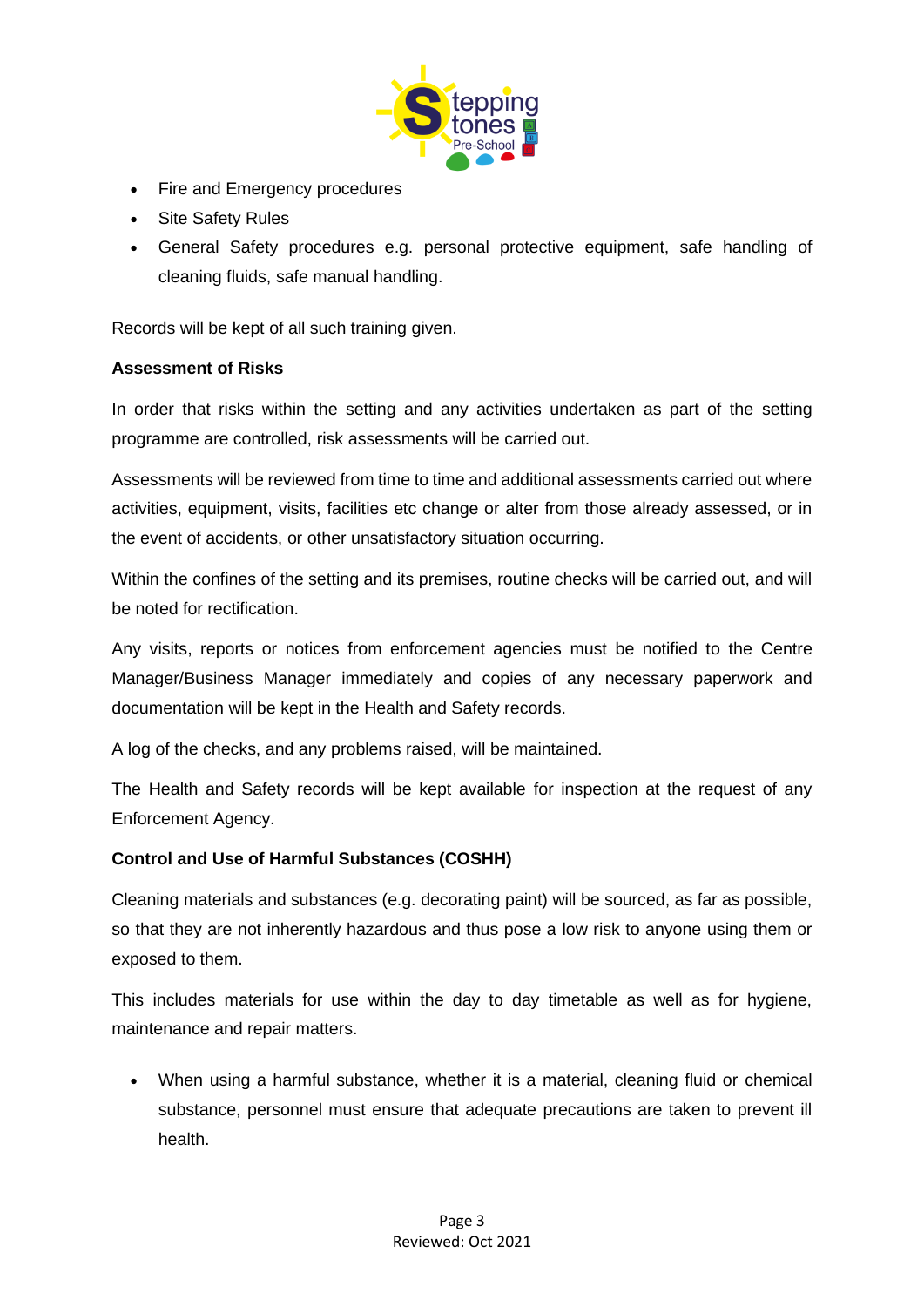

- No new materials or chemical substances are to be brought into use unless a CoSHH assessment under the Control of Substances Hazardous to Health Regulations 2002 has been carried out and clearance given for use by the Manager.
- Staff must not attempt to use harmful substances unless suitably trained to do so.
- Harmful substances are to be stored in the secure storage unit when not in use.

# **PPE**

Personal Protective Equipment (PPE) will be available as necessary in accordance with the Personal Protective Regulations 1992.

PPE will be supplied where there is no other practical means of protection and will be suitable for its intended purpose. Examples of likely PPE include gloves and aprons.

To be effective any PPE must be in good condition and be replaced when necessary.

Contractors will provide their own PPE.

The manager will arrange for supplies of any PPE that is required at the premises.

#### **Manual Handling**

As far as is reasonably possible, manual handling will be minimised. Where this is not possible assessments will be carried out to control and minimise risks. However, working with young children will necessitate some lifting. Where possible, staff should sit with a child or hold the child on a lap, rather than actually picking them up. Two or more members of staff may be required to lift a child, both for the safety of the child and that of the people lifting him/her.

In accordance with The Manual Handling Operations Regulations 1992, the setting will ensure that:

- Employees are trained in safe manual lifting methods
- Manual lifting is not the only solution available

#### **Fire and Emergency**

As far is reasonable and practical the setting will take steps to minimise the probability of causes of fire. To this end all members of staff must take care to dispose of rubbish, maintain tidiness and control sources of heat and any flammable materials on the premises.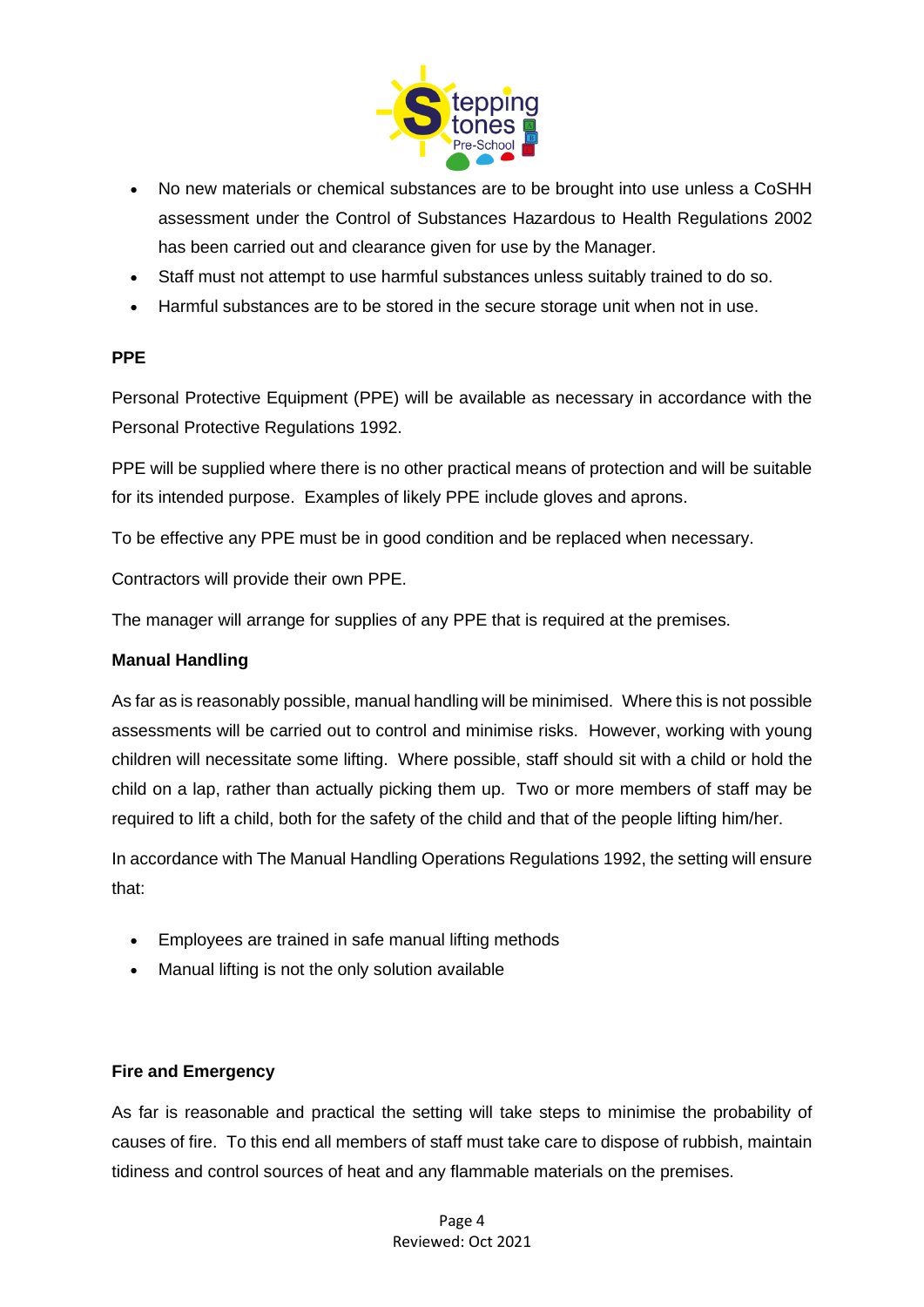

However, in the event of a fire or other emergency requiring evacuation a practiced drill will be put into operation.

Fire drill will take place every term without notice. Fire Extinguishers are available on the premises and must only be used for emergencies. Extinguishers should only be used where the operator is not exposed to unnecessary risk.

Fire extinguishers are tested by a properly authorised firm once a year

Fire Exits must remain clear at all times, fire extinguishers must not be tampered with and waste must be disposed of regularly.

#### **Visitors**

**Personal Protective equipment** will be issued to visitors and used where necessary for their Health and Safety.

**Emergency procedures** will be outlined to visitors and in the event of an emergency a responsible person must escort the visitor(s) to safety in accordance with the Fire and Emergency Procedures.

**Accidents and near miss incidents** involving visitors will be dealt with by First Aiders as normal.

**Any Special arrangements** needed by visitors should be clarified before arrival wherever possible.

The Centre Manager has overall responsibility for visitors to the setting. In the absence of the Manager, the Business Manager will enforce policy.

# **First Aid Provision**

First Aiders will be trained to deal with accidents, emergencies and illness that may occur at the setting. The First Aiders will be trained and hold certificates to support it.

Sufficient first aid cover will be available at all times and the names of the First Aiders will be displayed for staff information. Where First Aid is insufficient or no First Aider is available, an injured person should be taken to hospital for treatment or if needed an ambulance should be called.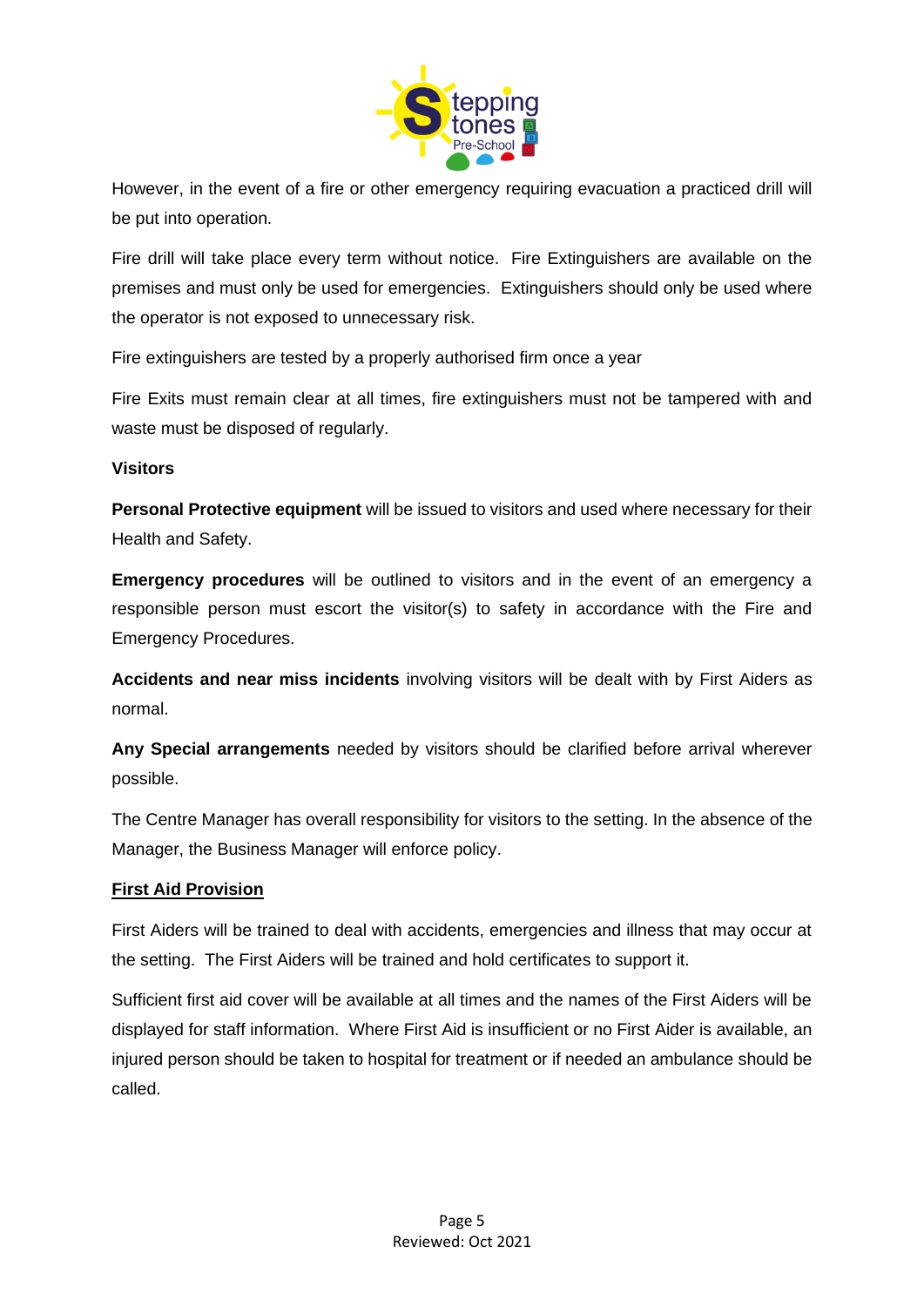

**First Aid** equipment is available for use as required and is sufficient for the likely needs of the setting. No creams, lotions or medication are held unless medications forms are signed by the parent. A First Aider will be nominated to ensure that first aid supplies are maintained.

**Accidents** are recorded, no matter how minor, on an incident form and the record must be kept on the child's file. There is a separate adult accident book. the Adult Book is in the filing cabinet in the office.

Accidents requiring the injured pupil/person to be away from the setting or his or her normal duties for more than three days, or certain injuries listed under The Reporting of Injuries, Diseases and Dangerous Occurrences Regulations 1995, must be reported to The Health and Safety Executive. Similarly, certain conditions must be reported in this way.

HSE Form F2508 must be used for this purpose and returned to the reporting centre at Cwmbran. Alternatively an electronic form is obtainable from [www.hse.gov.uk](http://www.hse.gov.uk/)

To meet these requirements the following arrangements must be followed:

- First Aid personnel must inform the Manager when their certificate becomes due for renewal.
- First Aid personnel must be identified to staff and pupils where appropriate
- Location of First Aid equipment must be known to staff.
- Changes in First Aid personnel will be notified to staff.
- First Aiders must check there is adequate equipment for their likely needs.
- All First Aid equipment and supplies must be "in date" when used.
- First Aid provision will be available at all times.
- Professional assistance must be called when required.
- All accidents must be recorded in the incident form.
- Gloves must be worn when handling blood or other body fluids.

In the event of a pupil injury requiring more than First Aid treatment the child's parents will be contacted whilst a member of staff may be authorised to accompany the pupil to Hospital if available.

# *Procedure:*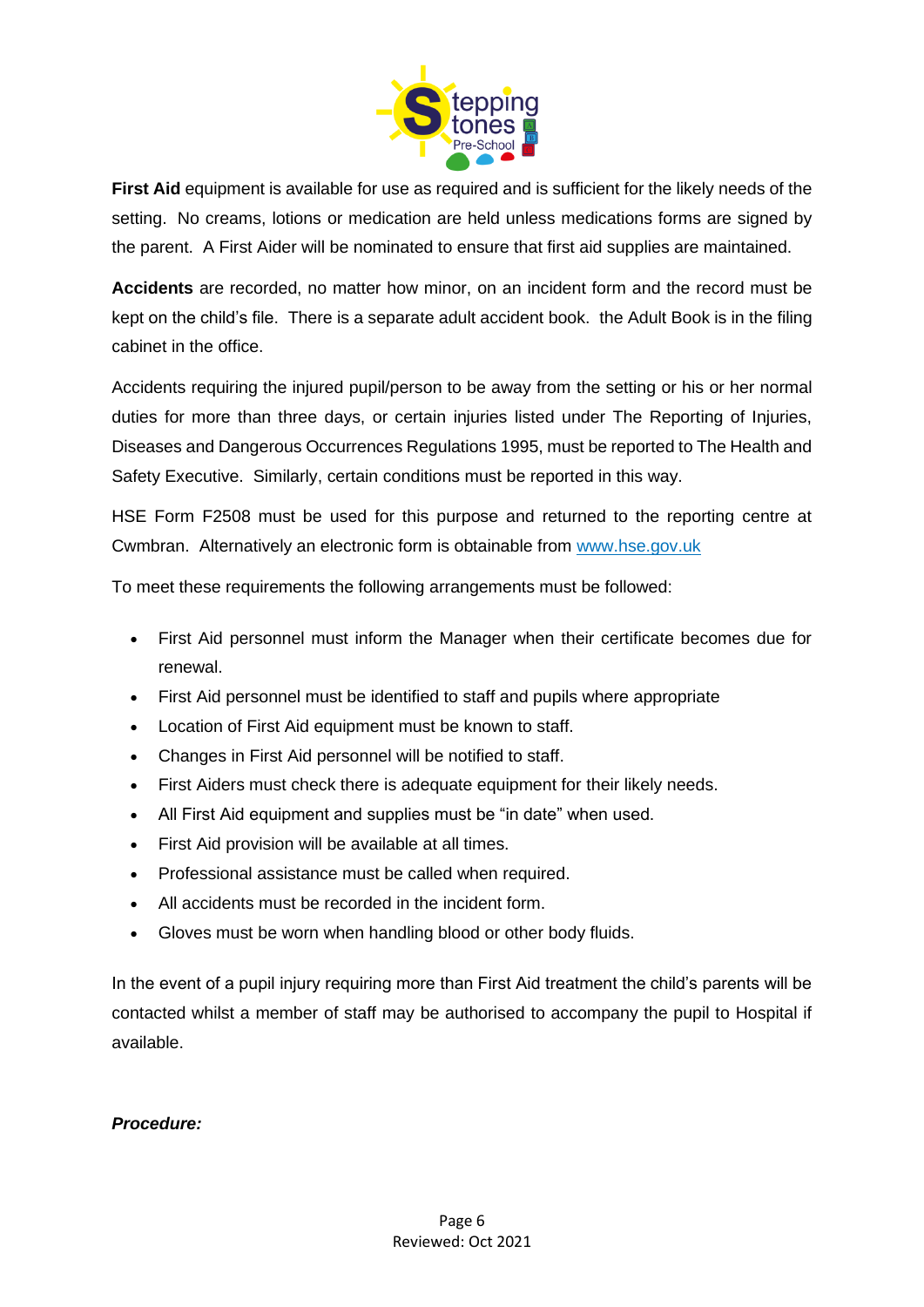

In the event of a child having to go to hospital, an ambulance will be called. The most senior member of staff / most qualified will remain at setting with the children. All the children should be kept together in one room if necessary with the register and the telephone from the office. If there is only one member of staff left with the children then they must make a request for emergency staff cover to the Centre Manager. If no cover is available the remaining member of staff will call parents nearby to ask for help for the remainder of the session. If no help is available the member of staff will call the parents of the children at the setting and request that they be collected as soon as possible.

## **Housekeeping and Hygiene**

In order to minimise hazards and reduce fire risks the setting and extended premises must be keep neat and tidy.

Good housekeeping standards require sufficient storage space and regular waste disposal, and include maintaining swept and vacuumed floors, cleared spills etc. To achieve this staff should ensure that:

- Articles are not left on the floor or in walkways
- Passages are not obstructed
- There are no trailing leads or cables
- All articles are stored in their correct places
- Waste does not accumulate and is disposed of promptly
- Problems preventing good housekeeping standards are reported to the Manager

Good housekeeping standards also enable good hygiene standards for prevention of infection and build up of germs on toys and equipment, both inside and outside.

Nappy changing etc must be carried out with regard to the associated risks from contamination. Members of staff must maintain good standards of personal hygiene both for themselves and any children in their care, to prevent the spread of bacteria and cross infection from one person to another.

#### **Stress**

The workplace, and in particular looking after and teaching young children can be stressful. This in itself is not a problem where the levels of stress do not provoke feelings of not coping. The levels of stress can be increased where children have Special Needs that affect the workings of the classrooms and affect other pupils directly.

> Page 7 Reviewed: Oct 2021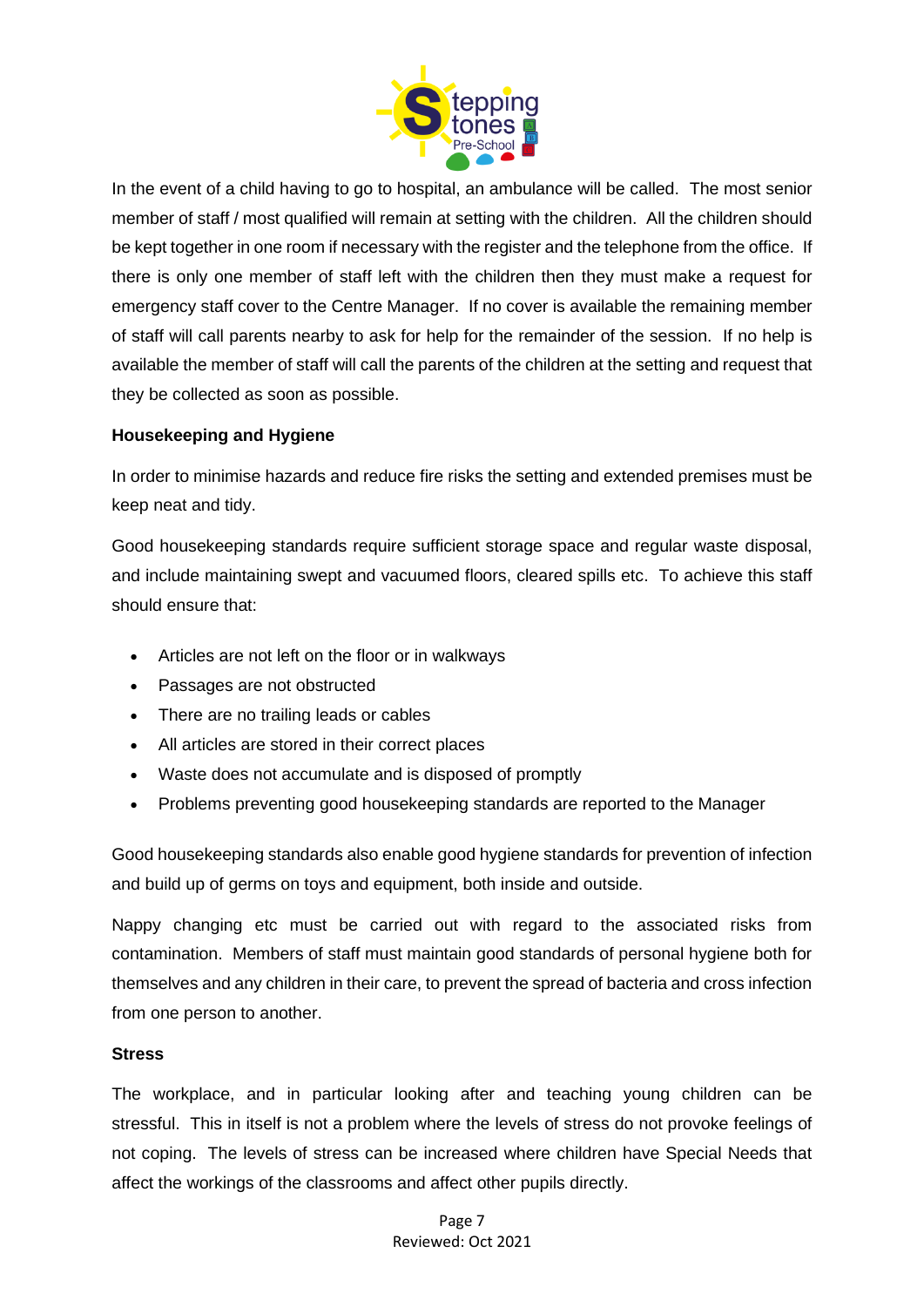

Sources of stress can include bullying in the work place and dealing with parents and colleagues, but there are many factors that can contribute to stress.

Stepping Stones will endeavour to minimise stress levels by maintaining an Open Door Policy whereby members of staff may raise any concerns or worries, in confidence, with the Centre Manager.

The Centre Manager will monitor staffing levels and any Special Needs amongst the pupils at regular intervals and will plan the likely requirements before the start of each academic year in order that excessive stress will be avoided.

The Centre Manager will always manage difficult situations that may arise between the setting, individual staff and parents.

It is also recognised that influences away from the working environment can create stress problems that staff may not be able to manage fully whilst at work. Such problems should be raised with the Centre Manager so that the problem may be dealt with sympathetically and, where possible, adjustments made on a temporary basis to assist the member of staff.

# **Display Screen Equipment (DSE)**

The use of computers and allied equipment such as telephones, printers, desk, chair etc and the immediate surrounding work area must not lead to health risks.

Within The Health and Safety (Display Screen Equipment) Regulations 1992 there are definitions for "Display screen equipment", "User", and "Workstation".

To protect staff that use DSE they must be able to plan their work and take regular breaks. Training will be given to enable comfortable and safe working to minimise any risks associated with this type of work.

Risk Assessments will be carried out for each work station and any deficiencies found will be corrected.

A person who uses DSE as a major part of their working day is entitled to an eye and eyesight test paid for by the setting. Any corrective equipment that these tests may prescribe for work needs will be provided. The Setting will supply basis corrective equipment under these circumstances.

Eye and eyesight tests will be arranged by The Business Manager at an optician of her choice.

# **Maintenance**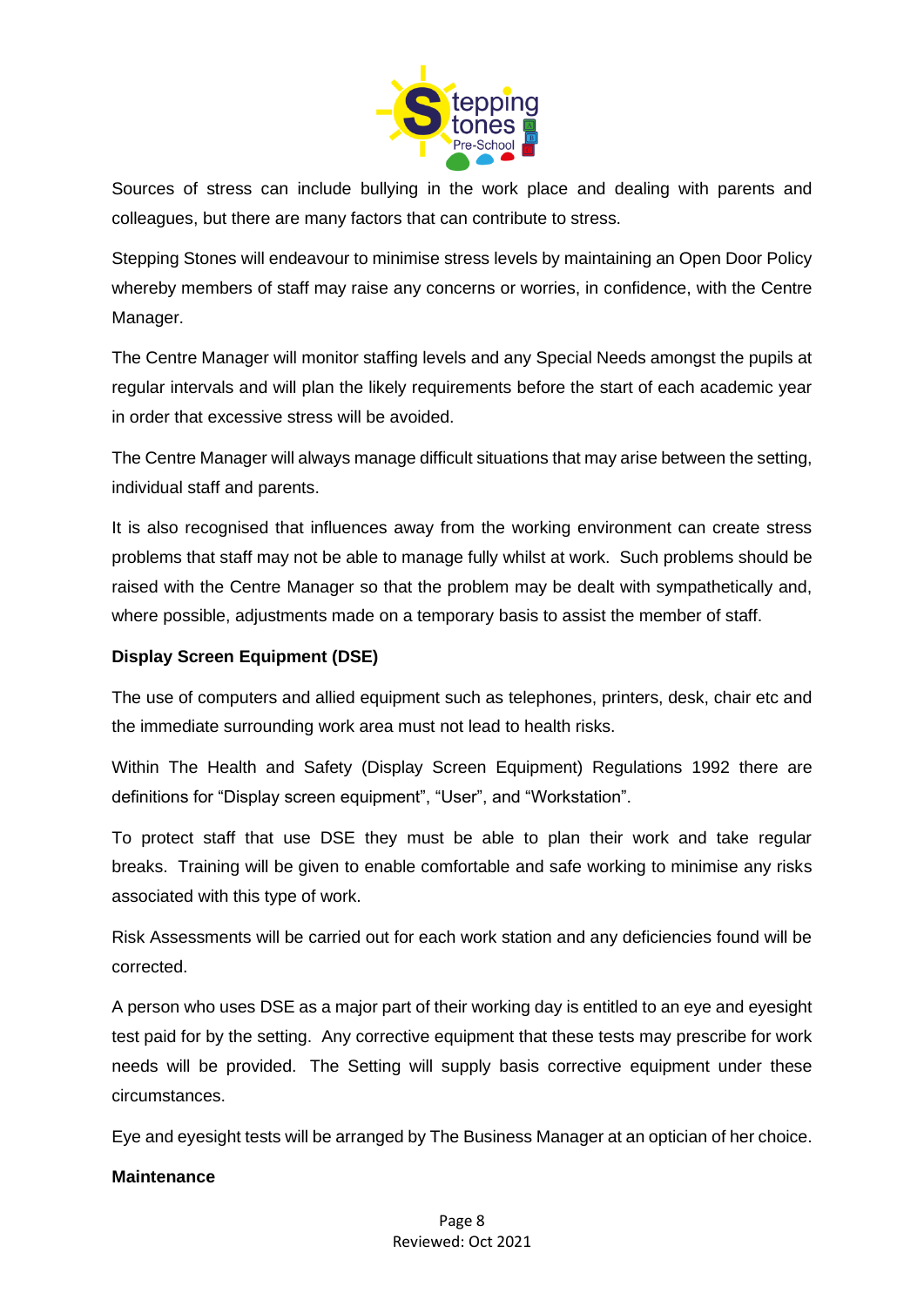

The setting will take all reasonable precautions to protect the safety and welfare of personnel carrying out maintenance tasks, and anyone affected by their activities. The Centre Manager will make checks so that personnel employed to carry out maintenance tasks are competent to do the work required.

When maintenance and repair work is to be done, consideration will be given to the following, with assessments checked to determine any risks not already considered:

- The isolation of the area requiring maintenance, as appropriate
- The method and timing of maintenance
- The effect of the maintenance on the surrounding work area
- The control procedures to be undertaken by the person carrying out the work
- The Means of reporting problems
- The Employment of specialised contractors

Maintenance work will invariably require the employment of outside contractors.

#### **Contractors:**

Where outside personnel are employed to carry out work at the setting, the Centre Manager/Business Manager will co-ordinate and monitor the activities of the personnel to manage the risks presented to employees, children and other visitors.

Only personnel who have proved able to carry out the required work will be permitted to carry out maintenance etc services at the setting. The Centre Manager will check that they operate to an acceptable standard prior to beginning work, and evidence of Health and Safety standards will be required.

Anyone not working to an acceptable standard or exposing others to unacceptable risks may be stopped from working at the setting.

Equipment will not be loaned to Contractors by the setting, except in exceptional circumstances. Responsibility for setting's premises remains with the Directors and the Management, but whilst on site, Contractors are responsible for the area in which they are working for all matters relating to Health and Safety. They should isolate the area so that they do not affect the work of the setting or it affect the work of the contractor. Where this is not possible the Contractor and the Centre Manager must agree on how the work is to proceed.

#### **Electrical work:**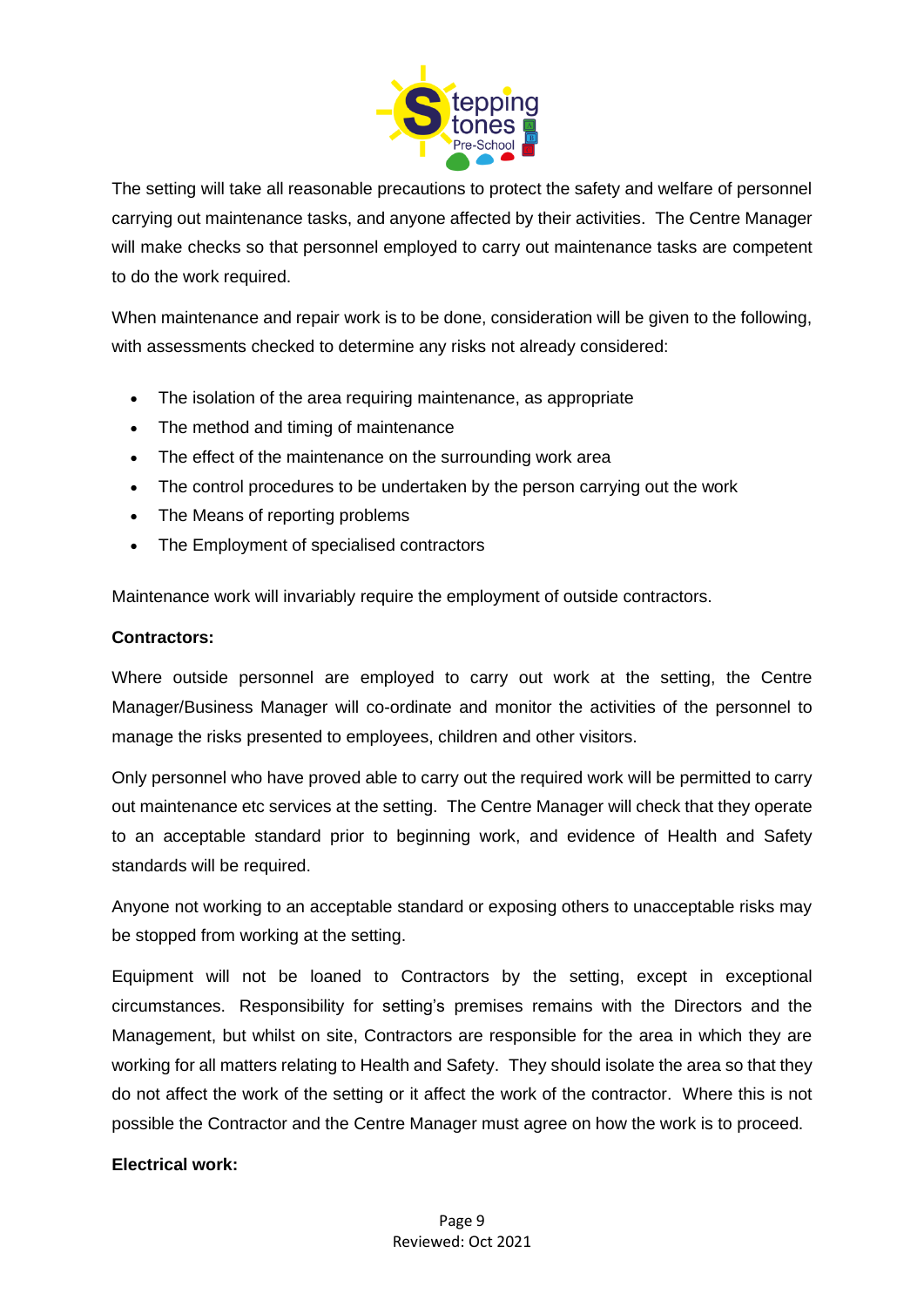

Electrical defects must be repaired, and the equipment or supply not used until remedial action has been done.

Everyone must pay particular attention to the condition of plugs and flexes, and the correct fuse ratings should be used to avoid electrical accidents. RCDs will be checked prior to use.

- Only authorised and fully qualified personnel appointed by the Manager are to install, repair or attempt to repair electrical equipment or circuits.
- Where 13-amp sockets are in use, only one plug per socket is permitted.
- Electrical equipment that is known to be, or is suspected to be faulty must not be used and should be removed from use immediately.
- All electrical equipment must be tested annually by a qualified engineer.
- All electrical equipment is to be inspected annually.
- Only electrical equipment supplied by Stepping Stones may be used on setting premises unless specifically authorised by the Manager.

# **Tools, Ladders and Other Equipment**

Any tools supplied by the setting and used by staff, whether power driven or hand operated, must be suitable for their intended purpose and in good condition so that users are not exposed to unnecessary risk.

Only hand tools supplied, may be used.

When using tools check that:

- The right tool is used for the job
- Tools are in good condition
- Tools are not misused
- Defects are/have been reported to the Centre Manager, and that you know how to do the job being undertaken
- Suitable PPE is provided for use when required

Ladders will only be used by maintenance staff, only suitable steps will be used by Setting staff.

When using seeps and ladders check that:

• The equipment is suitable for the job